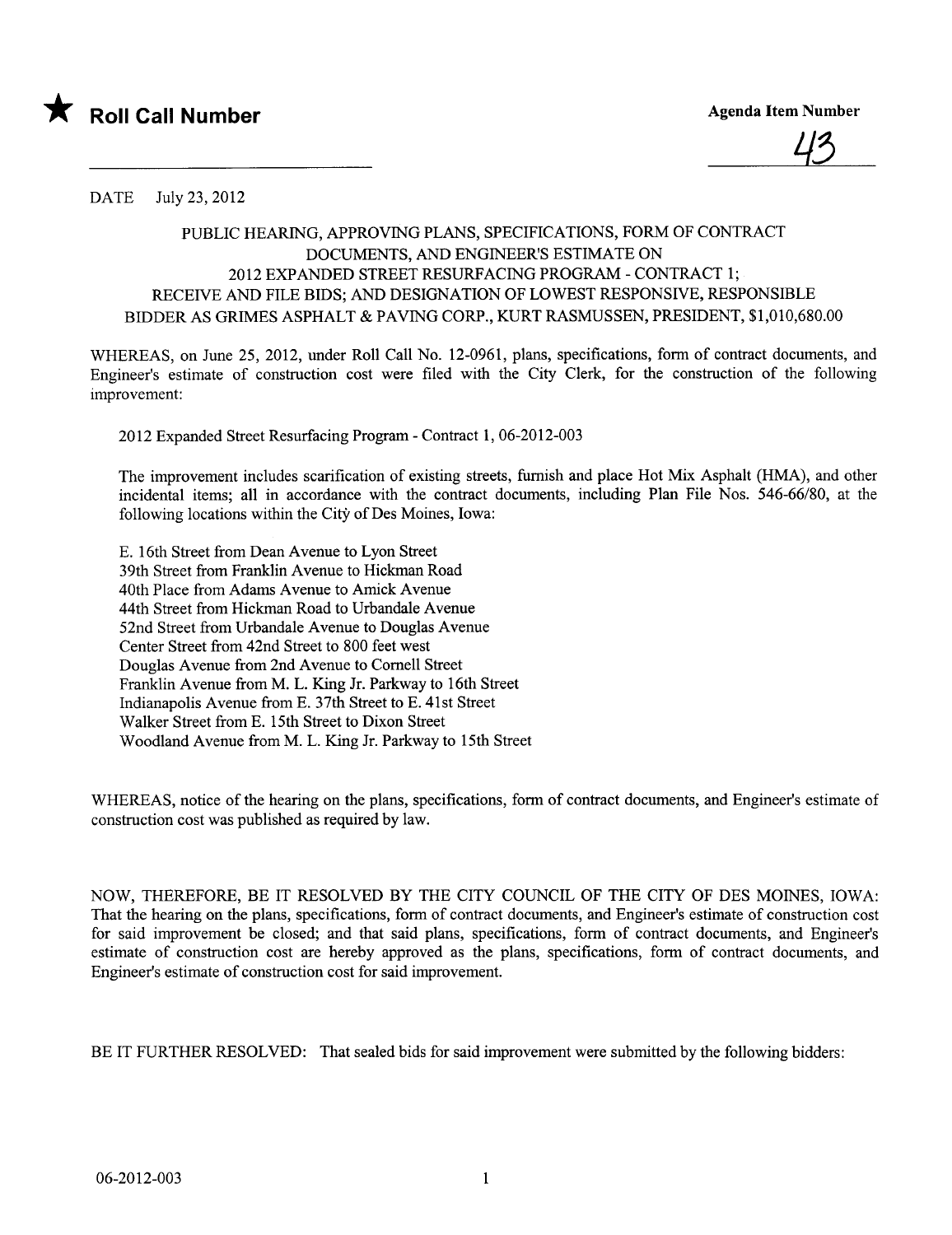

43

DATE July 23,2012

Grimes Asphalt & Paving Corp. Des Moines, IA

OMG Midwest, Inc. d/b/a Des Moines Des Moines, IA Asphalt & Paving

which were received and opened at a public meeting presided over by the Engineer in the City Council Chambers, 2nd Floor, City Hall, 400 Robert D. Ray Drive, Des Moines, Iowa at 11:00 a.m. on July 10, 2012. Said bids and the attached tabulation of bids for said improvement be and are hereby received and filed.

BE IT FURTHER RESOLVED: That the Des Moines City Engineer, as the Engineer, has determined that the lowest responsive, responsible bid for the construction of said improvement was submitted by Grimes Asphalt & Paving Corp., Kurt Rasmussen, President, 5550 NE 22nd Street, P.O. Box 3374, Des Moines, lA, 50313 in the amount of \$1,010,680.00, and said bid be and the same is hereby accepted.

BE IT FURTHER RESOLVED: That the bid security of the unsuccessful bidders be and is hereby authorized and directed to be returned.

BE IT FURTHER RESOLVED: That the Engineer is hereby directed to secure execution by the lowest responsible, responsive Bidder and its surety of the contract documents in the form heretofore approved by this Council; that the Engineer is directed to thereafter present said contract documents to this Council for approval and authorization to the Mayor to sign; and that no contract shall be deemed to exist between the City of Des Moines and said Bidder until said contract has been executed by the Bidder, and shall have been approved by this Council and executed by the Mayor and attested to by the City Clerk.

(City Council Communication Number  $1/3$ ?) attached.)

Moved by to adopt.

Weerlen Kindy of

Kathleen Vanderpool Deputy City Attorney

FORM APPROVED: FUNDS AVAILABLE

Seul Service

Des Moines Finance Director

~Ê.Funding Source: 2012-2013 CIP, Page Street - 40, Special City-wide Street Improvements, STR217, Being: Gaming Monies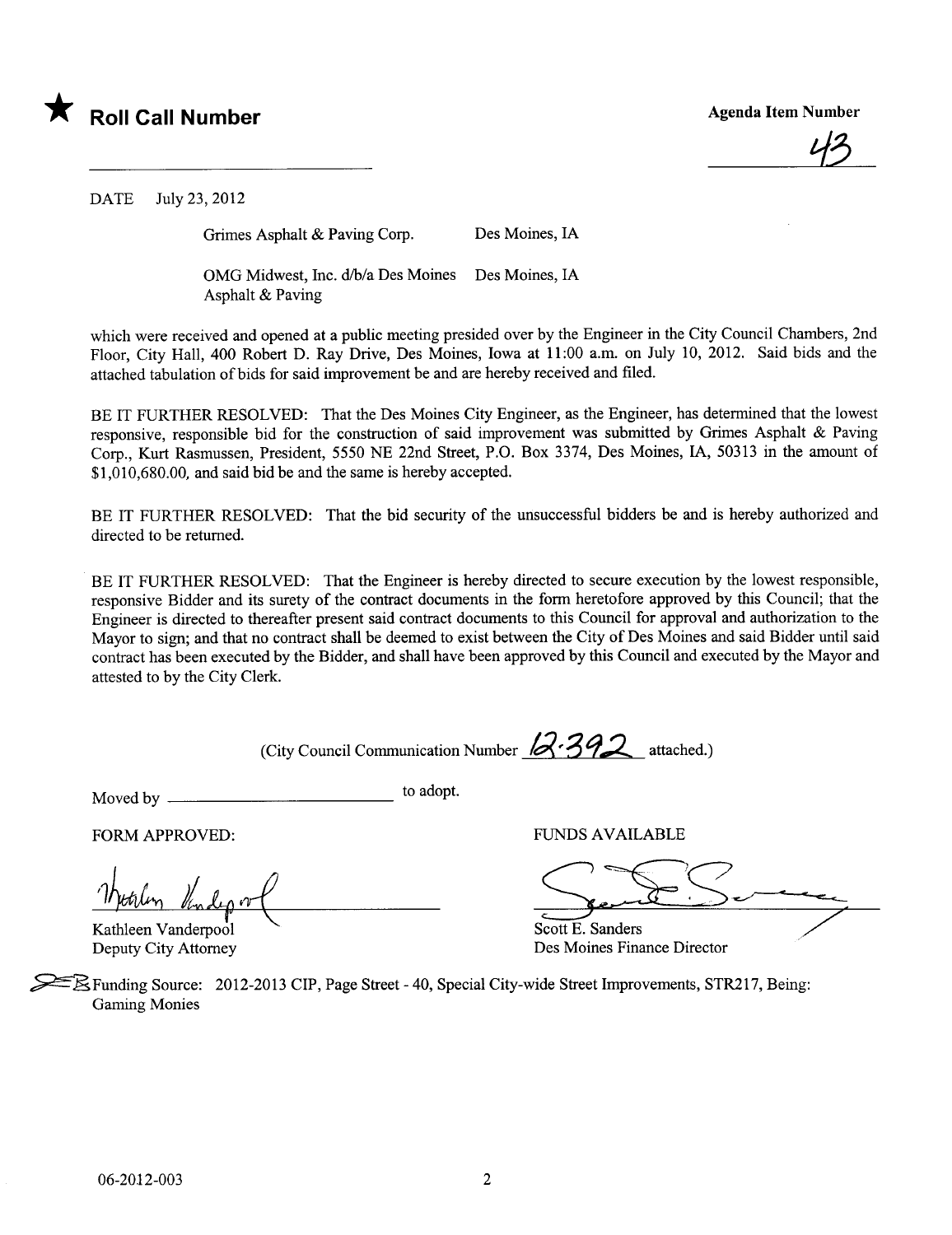



DATE July 23,2012

| <b>COUNCIL ACTION</b> | <b>YEAS</b> | <b>NAYS</b> | <b>PASS</b> | <b>ABSENT</b>   | I, Diane Rauh, City Clerk of said City Council, hereby     |
|-----------------------|-------------|-------------|-------------|-----------------|------------------------------------------------------------|
| <b>COWNIE</b>         |             |             |             |                 | certify that at a meeting of the City Council, held on the |
| <b>COLEMAN</b>        |             |             |             |                 | above date, among other proceedings the above was          |
| <b>GRIESS</b>         |             |             |             |                 | adopted.                                                   |
| <b>HENSLEY</b>        |             |             |             |                 |                                                            |
| <b>MAHAFFEY</b>       |             |             |             |                 | IN WITNESS WHEREOF, I have hereunto set my hand            |
| <b>MEYER</b>          |             |             |             |                 | and affixed my seal the day and year first above written.  |
| <b>MOORE</b>          |             |             |             |                 |                                                            |
| <b>TOTAL</b>          |             |             |             |                 |                                                            |
| <b>MOTION CARRIED</b> |             |             |             | <b>APPROVED</b> |                                                            |
|                       |             |             |             |                 |                                                            |
|                       |             |             |             |                 |                                                            |
|                       |             |             |             | Mayor           |                                                            |
|                       |             |             |             |                 | City Clerk                                                 |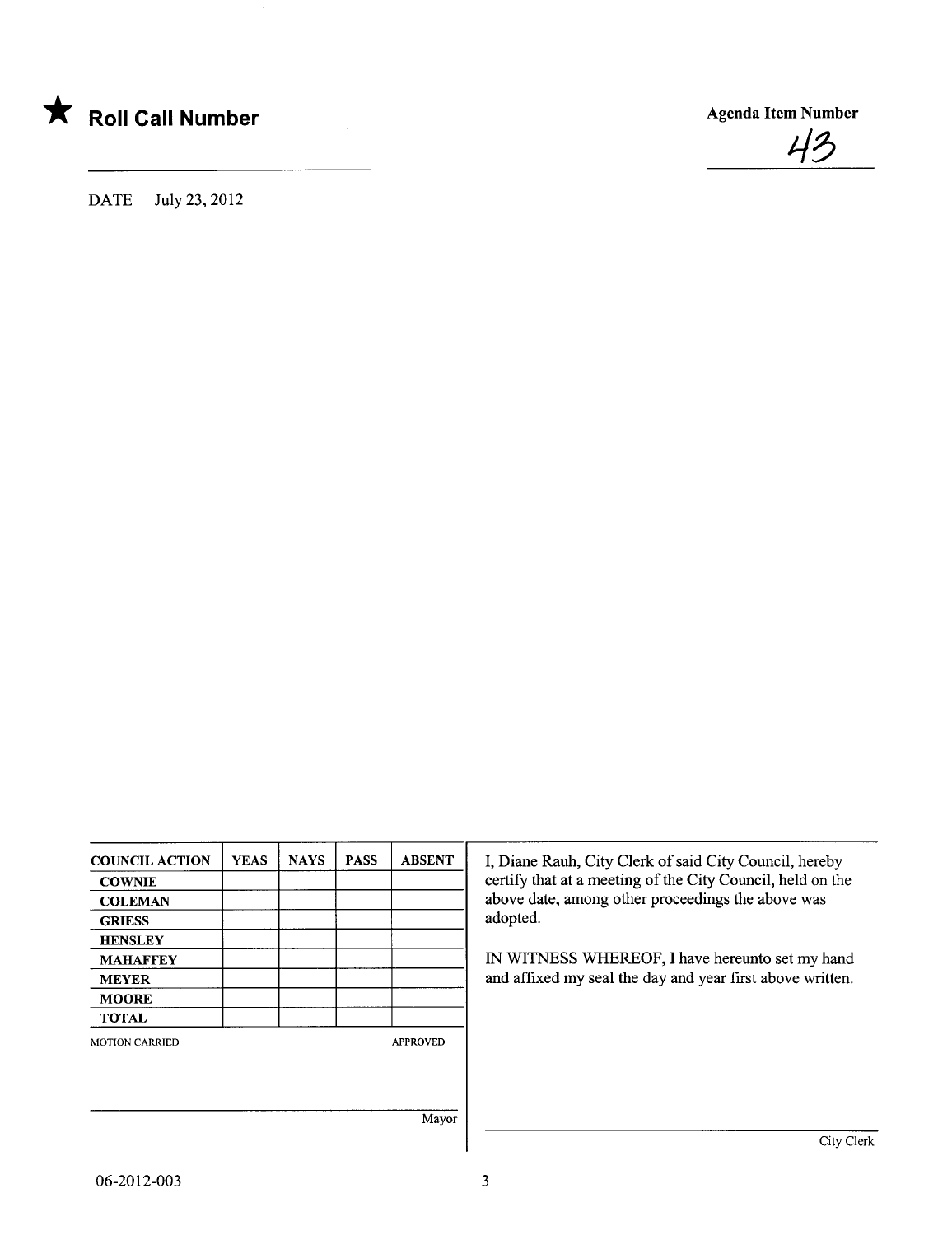